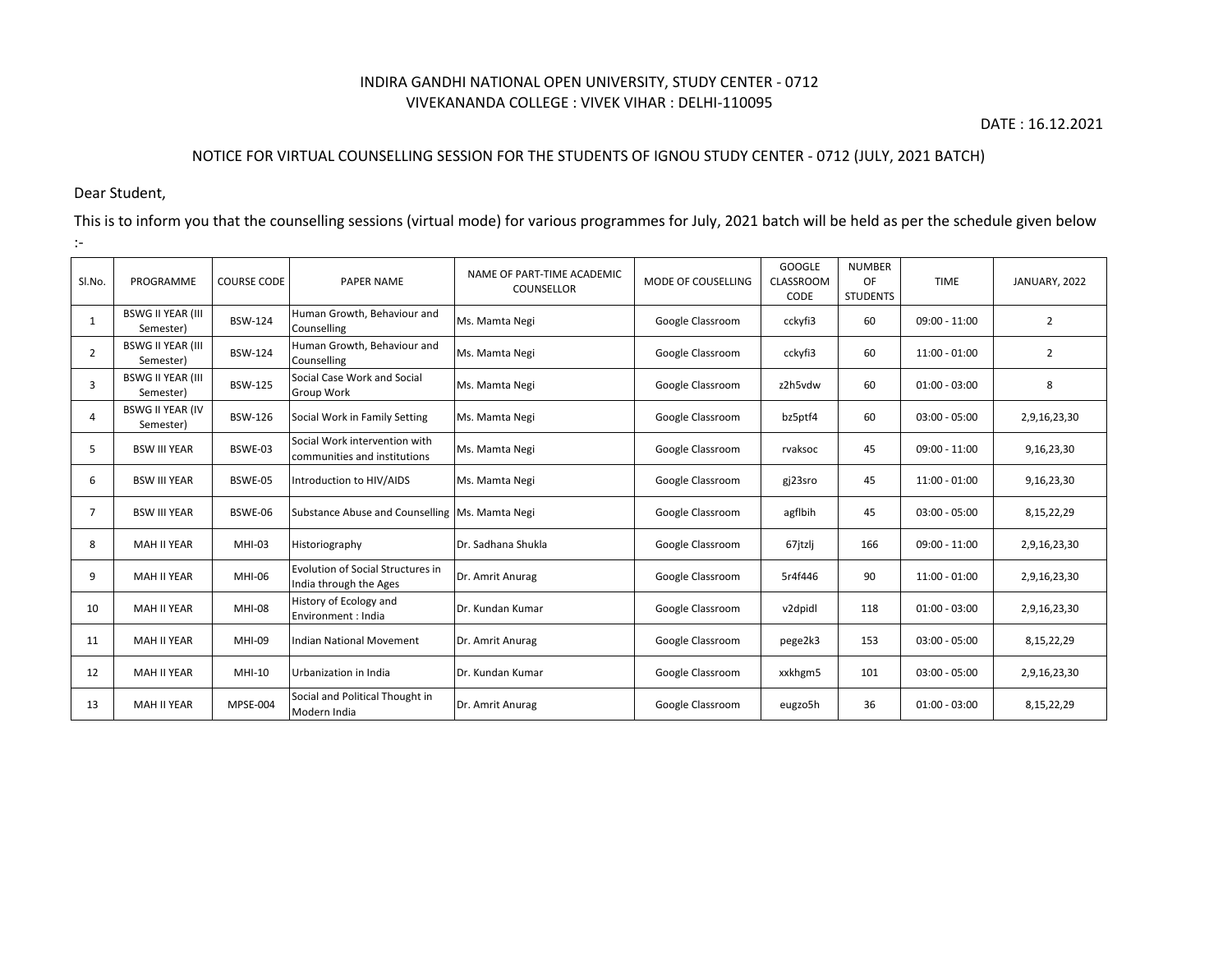| Sl.No. | PROGRAMME   | <b>COURSE CODE</b> | PAPER NAME                                                 | NAME OF PART-TIME ACADEMIC<br>COUNSELLOR | MODE OF COUSELLING | GOOGLE<br>CLASSROOM<br>CODE | NUMBER<br>OF<br><b>STUDENTS</b> | <b>TIME</b>     | JANUARY, 2022 |
|--------|-------------|--------------------|------------------------------------------------------------|------------------------------------------|--------------------|-----------------------------|---------------------------------|-----------------|---------------|
| 14     | MEC II YEAR | <b>MEC-106</b>     | <b>Public Economics</b>                                    | Mr. Lalit                                | Google Classroom   | daaqspd                     | 119                             | $01:00 - 03:00$ | 2,9,16,23,30  |
| 15     | MEC II YEAR | <b>MEC-007</b>     | <b>International Trade and Finance</b>                     | Mr. Lalit                                | Google Classroom   | tuo7ll7                     | 119                             | $03:00 - 05:00$ | 2,9,16,23,30  |
| 16     | MEC II YEAR | <b>MEC-109</b>     | Research Methods in Economics                              | Mr. Lalit                                | Google Classroom   | eusuemu                     | 119                             | $03:00 - 05:00$ | 8,15,22,29    |
| 17     | MEC II YEAR | <b>MEC-108</b>     | Economics of Social Sector and<br>Environment              | Mr. Amit Singh Khokhar                   | Google Classroom   | eozpk6f                     | 119                             | $09:00 - 11:00$ | 2,9,16,23,30  |
| 18     | MEG II YEAR | MEG-05             | Literary Criticism and Theory                              | Mr. Amit Kumar                           | Google Classroom   | e5j5ug2                     | 224                             | $11:00 - 01:00$ | 2,9,16,23,30  |
| 19     | MEG II YEAR | MEG-06             | American Literature                                        | Mr. Amit Kumar                           | Google Classroom   | yxibzn4                     | 65                              | $01:00 - 03:00$ | 8,15,22,29    |
| 20     | MEG II YEAR | MEG-07             | Indian English Literature                                  | Mr. Anand Kumar Singh                    | Google Classroom   | b7pzqg4                     | 190                             | $03:00 - 05:00$ | 8,15,22,29    |
| 21     | MEG II YEAR | MEG-14             | Contemporary Indian Literature<br>in English Translation   | Mr. Anand Kumar Singh                    | Google Classroom   | 3we7uhz                     | 69                              | $09:00 - 11:00$ | 2,9,16,23,30  |
| 22     | MHD II YEAR | MHD-01             | Hindi Kavya 1 (Adi Kavya, Bhakti<br>Kavya evam Riti Kavya) | Dr. Avadesh Kumar                        | Google Classroom   | eoknro7                     | 76                              | $11:00 - 01:00$ | 2,9,16,23,30  |
| 23     | MHD II YEAR | <b>MHD-05</b>      | Sahitya Sidhant or Samalochna                              | Dr. Avadesh Kumar                        | Google Classroom   | i5slwlf                     | 76                              | $01:00 - 03:00$ | 2,9,16,23,30  |
| 24     | MHD II YEAR | MHD-09             | Kahani - Swarup or Vikas                                   | Dr. Santosh Kumar Pandey                 | Google Classroom   | tbihbcn                     | 60                              | $09:00 - 11:00$ | 2,9,16,23,30  |
| 25     | MHD II YEAR | <b>MHD-10</b>      | Premchand ki Kahaniya                                      | Dr. Santosh Kumar Pandey                 | Google Classroom   | n6ssovh                     | 60                              | $03:00 - 05:00$ | 2,9,16,23,30  |
| 26     | MHD II YEAR | $MHD-11$           | Hindi Kahani                                               | Dr. Santosh Kumar Pandey                 | Google Classroom   | strtmsz                     | 60                              | $01:00 - 03:00$ | 8,15,22,29    |
| 27     | MHD II YEAR | <b>MHD-12</b>      | Bhartiye Kahani                                            | Dr. Santosh Kumar Pandey                 | Google Classroom   | hxyxi5l                     | 60                              | $03:00 - 05:00$ | 8,15,22,29    |
| 28     | MPA II YEAR | MPA-015            | <b>Public Policy and Analysis</b>                          | Ms. Tanya Fransz                         | Google Classroom   | izuhz5y                     | 73                              | $01:00 - 03:00$ | 2,9,16,23,30  |
| 29     | MPA II YEAR | MPA-016            | Decentralisation and Local<br>Governance                   | Ms. Tanya Fransz                         | Google Classroom   | qvzh2d3                     | 73                              | $03:00 - 05:00$ | 2,9,16,23,30  |
| 30     | MPA II YEAR | MPA-017            | <b>Electronic Governance</b>                               | Dr.Manoj Kumar                           | Google Classroom   | uuzc23b                     | 53                              | $09:00 - 11:00$ | 2,9,16,23,30  |
| 31     | MPA II YEAR | MPA-018            | Disaster Management                                        | Dr.Manoj Kumar                           | Google Classroom   | jullhmm                     | 53                              | $11:00 - 01:00$ | 2,9,16,23,30  |
| 32     | MSO II YEAR | <b>MSOE-001</b>    | Sociology of Education                                     | Ms. Tirthajani Panda                     | Google Classroom   | f757re3                     | 180                             | $09:00 - 11:00$ | 2,9,16,23,30  |
| 33     | MSO II YEAR | <b>MSOE-002</b>    | Diaspora and Transnational<br>Communities                  | Dr. Manju Pandey                         | Google Classroom   | wncstyy                     | 51                              | $01:00 - 03:00$ | 2,9,16,23,30  |
| 34     | MSO II YEAR | <b>MSOE-003</b>    | Sociology of Religion                                      | Ms. Tirthajani Panda                     | Google Classroom   | uwzjrlt                     | 166                             | $11:00 - 01:00$ | 2,9,16,23,30  |
| 35     | MSO II YEAR | MSOE-004           | Urban Sociology                                            | Ms. Archana Pandey                       | Google Classroom   | finikgr                     | 162                             | $03:00 - 05:00$ | 8,15,22,29    |
| 36     | MSO II YEAR | MPA-016            | Decentralization and Local<br>Governance                   | Ms. Tanya Fransz                         | Google Classroom   | qvzh2d3                     | 58                              | $03:00 - 05:00$ | 2,9,16,23,30  |